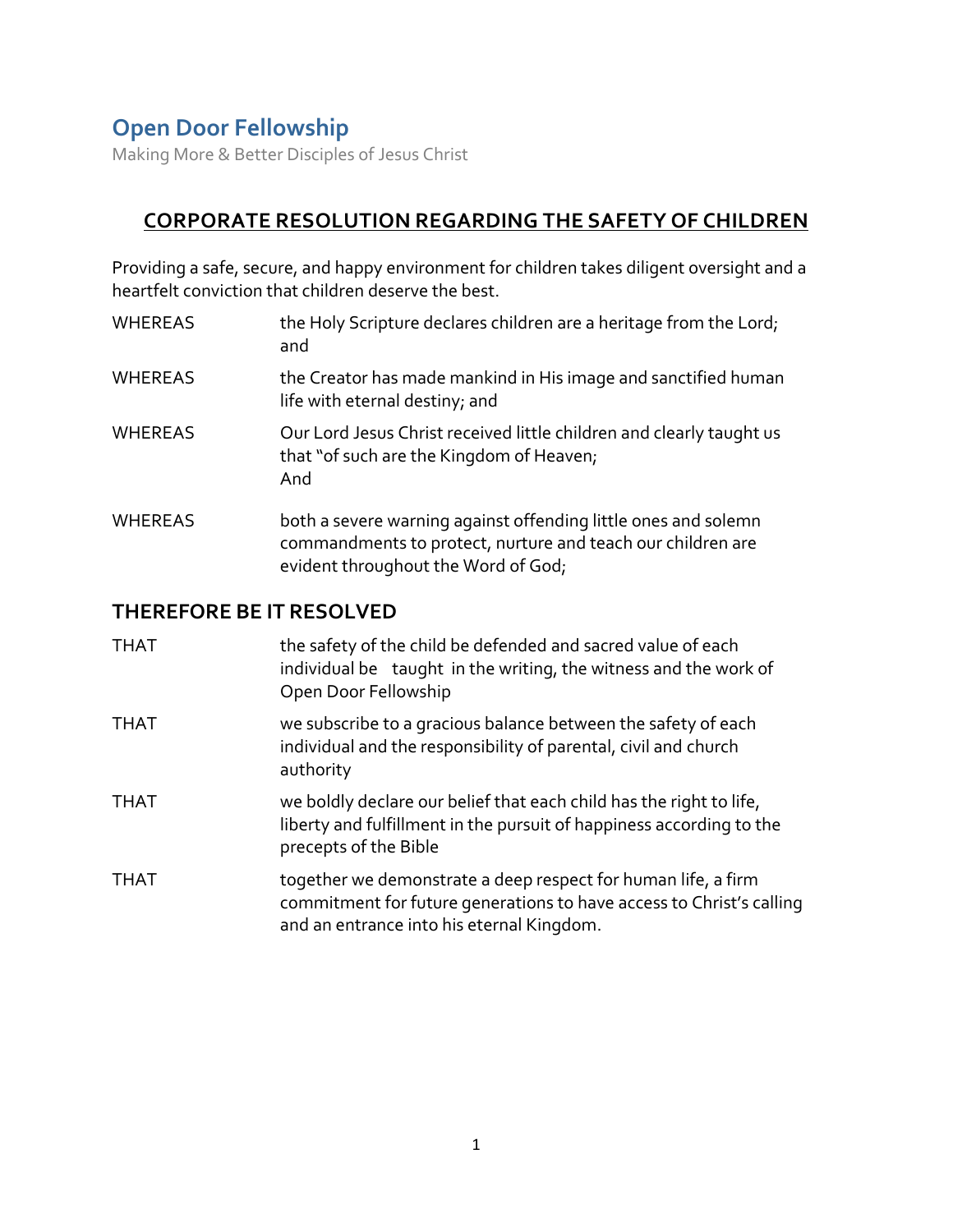Making More & Better Disciples of Jesus Christ

## **\_\_\_\_\_\_\_CHILD AND YOUTH PROTECTION MANUAL**

#### 1. INTRODUCTION AND OVERVIEW

We understand intellectually that abuse happens, but we may have difficulty accepting that it can happen within our programs and within the Open Door family. The following program has been developed to educate ministers, staff and volunteers on the very real threat of child abuse and to provide policies and procedures for fulfilling our biblical and civic responsibility to protect children. All such persons are bound to abide by the policies and procedures contained in this manual. When our child and youth programs are developed in accordance with this policy, we believe everyone will easily function with its boundaries. This policy has been established within the Open Door Church and includes ministries that involve children and youth.

All types of abuse and mistreatment of children are strictly prohibited.

The policy and procedures outlined herein apply equally to children and youth. For ease of reading, children and youth are jointly referred to as children.

Open Door Fellowship may modify these materials at any time, with or without advance notice, at its sole discretion.

#### 1.1 Purpose Statement

Open Door Fellowship is committed to the protection and releasing of children to the calling God has placed on their lives. First Thessalonians 5:23 is our guide:"…may your spirit and soul and body be preserved complete…" (NASB). We have been charged by God with the responsibility of protecting each child's spirit, soul, and body and will do everything possible to ensure that that charge is fulfilled.

We are committed to creating a safe and nurturing environment that fosters spiritual, emotional and physical health for all children who participate in our ministries. We are also committed to the protection of staff members and volunteers from unwarranted accusations.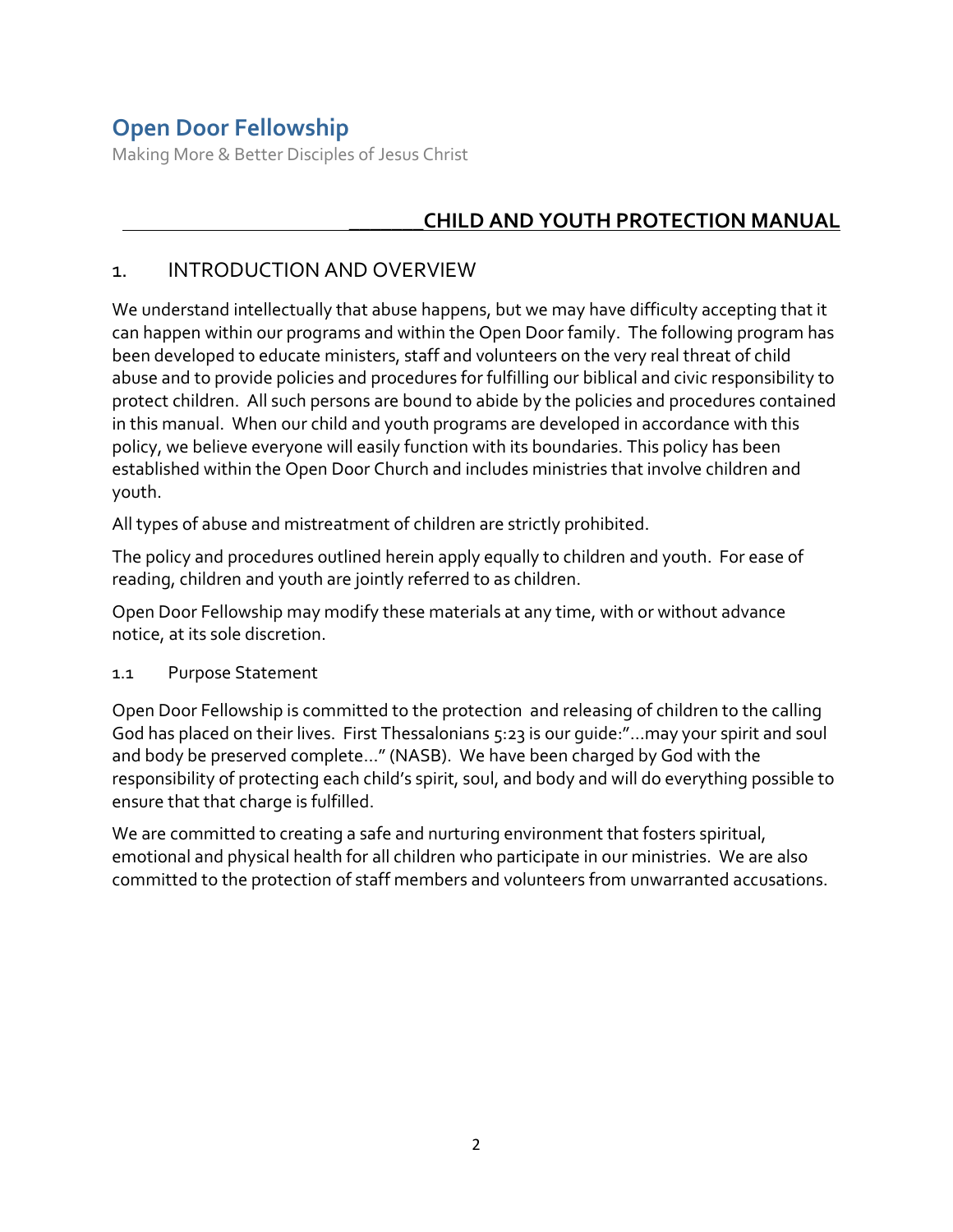Making More & Better Disciples of Jesus Christ

### \_\_\_\_\_\_\_**CHILD AND YOUTH PROTECTION MANUAL**

#### 1.2. Definitions of Terms

Adult – any ministerial staff member, program director, lay staff member or volunteer (all as defined below) who is 18 years or older

Child (children) – any person(s) under the age of 18 years, including children in youth ministries

Junior volunteer – a minor between the ages of 12 and 17 who serves in any volunteer capacity with Open Door children's program and is active in the local church

Pastor or Pastoral staff member – a senior pastor, associate pastor, assistant pastor, and or any other pastor who has current Open Door credential and is appointed to the local church.

Staff – includes, but is not limited to, pastors (as defined above), employees, associate staff member, interns and staff spouses, paid or unpaid, who are in position of responsibility and/or authority at Open Door Fellowship church

Volunteer – any non-staff person 18 years or older who assists in any volunteer capacity with Open Door's children's programs, including, but not limited to KidZone workers and unpaid camp workers

#### 1.3. Definition of Child Abuse

In general, child abuse is any physical, emotional or sexual maltreatment, neglect of health and welfare, or exposure to unreasonable risk of harm related to a minor. Whether or not a situation involves abuse may depend upon the circumstances of the situation. Child abuse may include but is not limited to, the following:

- Intentionally inflicting injury to a minor
- Placing a minor in a situation where he or she is likely to be injured
- Engaging or allowing a minor to engage in sexual activity
- Allowing a minor to witness sexual acts or to be exposed to pornographic material
- Allowing a minor to witness the abuse of another individual
- Inflicting excessive punishment on a minor
- Allowing a minor to be given or to consume illegal controlled substances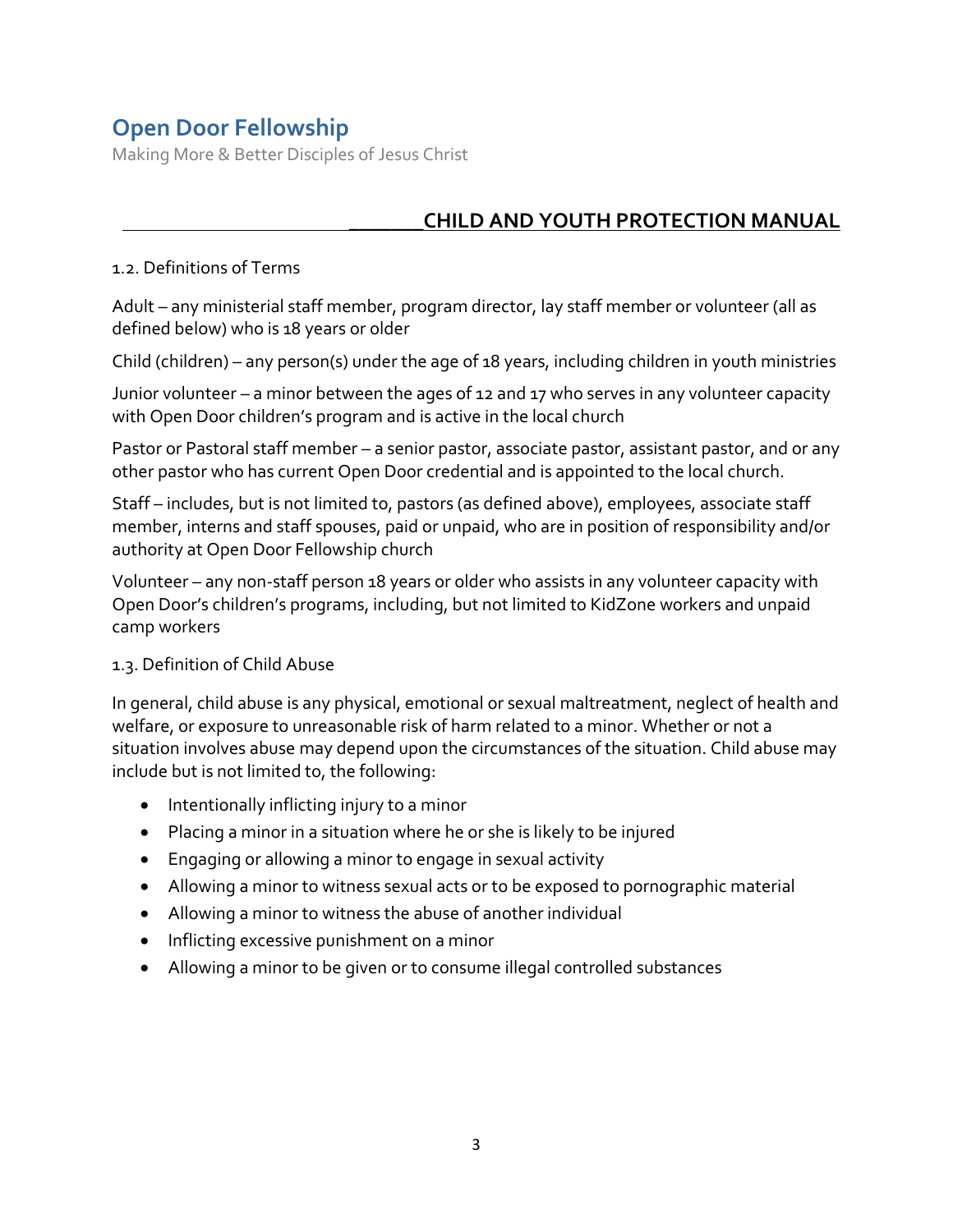Making More & Better Disciples of Jesus Christ

## \_\_\_\_\_\_\_**CHILD AND YOUTH PROTECTION MANUAL**

- Neglecting a minor by withholding or denying food, water, clothing, shelter, medical care, unnecessarily restricting freedom of movement or failure to protect
- Allowing or perpetrating any form of exploitation of a minor

Sexual abuse includes, but is not limited to, any contact or interaction between a minor and an adult, when the minor is being used for sexual stimulation of one or more adults.

Sexual behavior between an adult and a minor is *always* considered non-consensual even when the minor agrees to or initiates the behavior.

Emotional abuse is a pattern of behavior attacking a child's self-worth. It includes belittling, terrorizing, isolation, rejecting, ignoring, and corrupting the child. When continued over a period of time, these activities affect the child's emotional development.

#### 2. SCREENING AND SELECTING WORKERS

All pastors, staff members and volunteers who will have access to children, must be thoroughly screened as part of the selection process, in keeping with the following guidelines.

- 1. All adult applicants for employment and volunteer service will agree to a Social Security based criminal background check, a sexual offender registry check and will sign a form to release background information.
- 2. All adult applicants for employment and volunteer service will complete a Child Protection Training course provided by Protect My Ministry.
- 3. All adult applicant for employment and volunteer service must review and sign Open Door's Policies and Procedures.

Any individual with a prior history of perpetrating physical, emotion, or sexual abuse or neglect, or who, in Open Door Fellowship's sole discretion, is found otherwise unsuitable to work with children will be prohibited from working with children and will not be accepted for employment or volunteer service within any children's program of Open Door Fellowship.

Substitutions for staff and volunteers in any program will be selected from the pool of prescreened adults at the local church.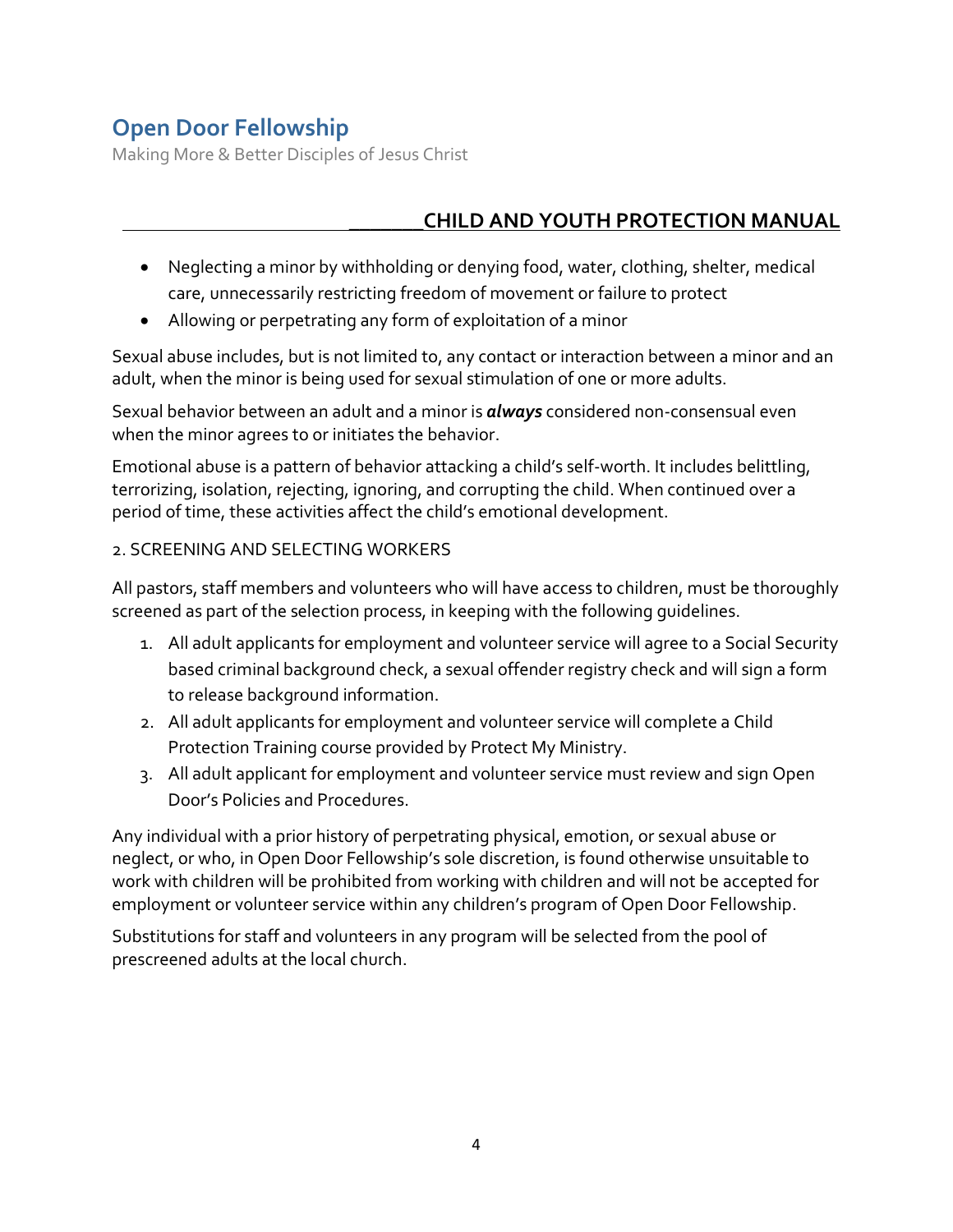Making More & Better Disciples of Jesus Christ

### \_\_\_\_\_\_\_**CHILD AND YOUTH PROTECTION MANUAL**

Open Door Fellowship requires a person with a prior conviction for molestation or other abuse against a minor NOT be place in any position within the church where they have access to children.

A conviction does not necessarily preclude a person from serving on staff or as a volunteer within the children's ministry or program. Except for offences against children and offenses of an inherently violet, abusive or sexual nature (all of which shall presumptively disqualify a candidate from serving with children), the following guidelines can be used in assessing whether an offense disqualifies one for service with children:

- The nature and seriousness of the offense
- The circumstances under which the offense occurred
- The age of the person at the time of the offense, and how much time has passed since the offense occurred
- The person's commitment to and acts of repentance, rehabilitation, restitution, and reconciliation
- The probability the person will repeat the offense
- Societal condition that may have contributed to the nature of the offense

Prior to finalizing any adverse action based in whole or in part on the criminal background report, provide the subject of the report the following (this does not prevent taking immediate steps to insure the safely of the child(ren) or other person:

- 1. A copy of the report, which will have been sent to the church
- 2. A reasonable amount of time after the applicant receives the report (approx. 10 days) to dispute the accuracy and completeness of the information

The entire process is to be well documented. Documentation would include, but not necessarily be limited to, copies of the report, copies of the consent form, copies of the written notice of adverse action, memos of all verbal communications. It is essential that all records be permanently maintained in a safe location at the local church. For the protection of the church and the applicant, keep all information strictly confidential.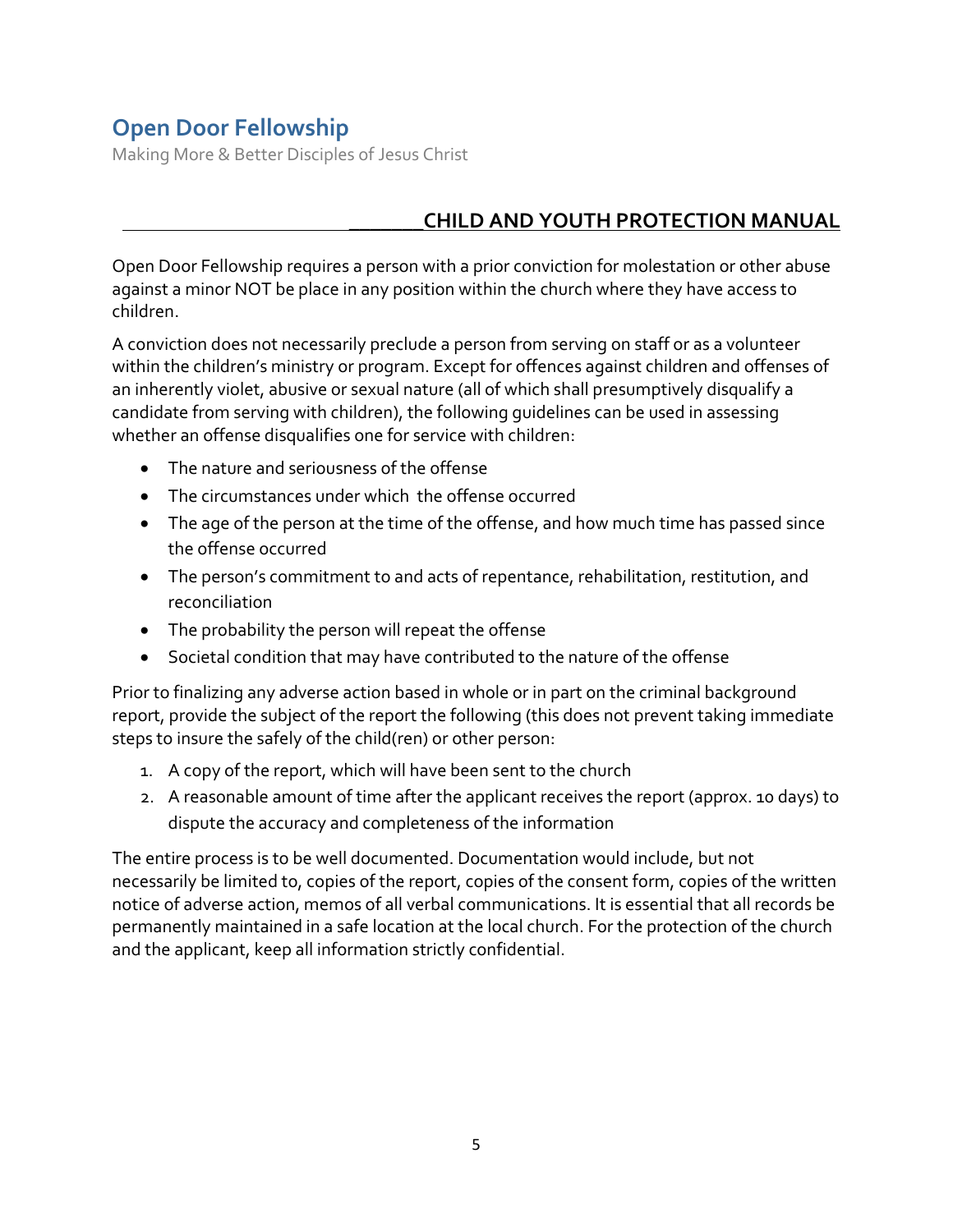Making More & Better Disciples of Jesus Christ

### \_\_\_\_\_\_\_**CHILD AND YOUTH PROTECTION MANUAL**

#### 3. SUPERVISION

#### 3.1. Supervising Children's Programs

Children who participate in Open Door programs must be supervised at all times. A minimum of two fully screened and authorized adults are to provide supervision for the duration of all Open Door sponsored children's activities or events. At no time may junior volunteers serve independently of adult staff members or volunteers.

Generally speaking, more supervision is always better. Most educators recommend that teacher to student ratios remain small for maximum learning. In all cases, the two person rule is the minimum standard, regardless of how many children are present.

All church-sponsored children's events and activities will be regularly monitored by staff members and program directors or other authorized delegates who will make unannounced visits to classrooms or other programs sites.

Children will only be released from classroom to at least one legal guardian. Other siblings and extended family/friends will not be allowed to remove children from their classroom without prior consent from at least one parent/guardian.

Take great care to ensure the safety of all children, staff members, and volunteers during bathroom visits. Specifically, staff members/volunteers may not be alone with a child in the bathroom. Appropriate procedures include, but are not limited to informal monitoring (such as keeping the door ajar so passers-by can see the staff or volunteer), asking parents to assist their children in the bathroom. Additionally, groups of children may not be unmonitored in the bathrooms for extended periods of time nor may children of significantly different age groups be in the same bathroom at the same time.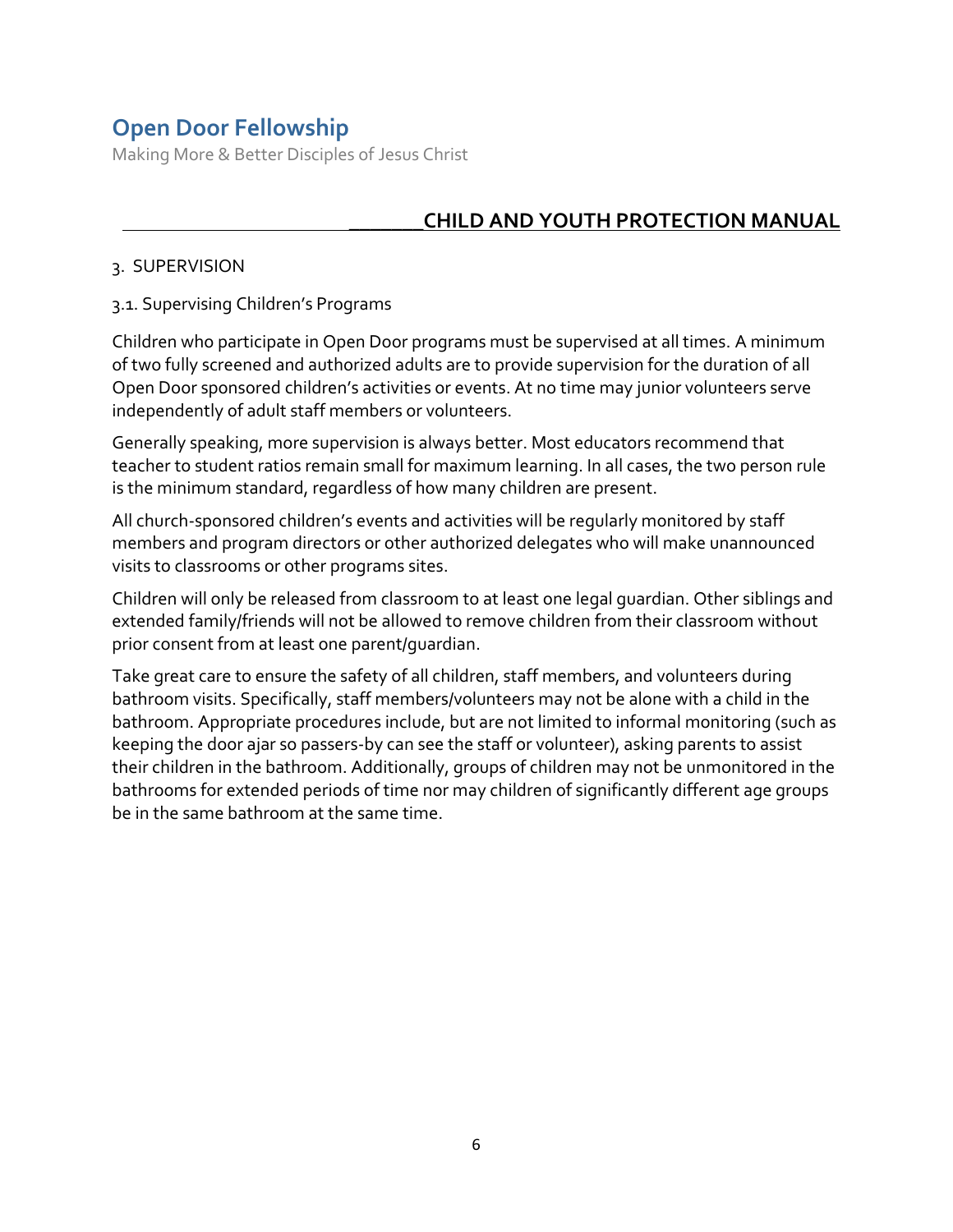Making More & Better Disciples of Jesus Christ

## \_\_\_\_\_\_\_**CHILD AND YOUTH PROTECTION MANUAL**

#### 4. INTERACTIONS BETWEEN STAFF MEMBERS/VOLUNTEERS AND CHIDLREN

#### 4.1. Verbal Interactions

Open Door Fellowship clearly differentiates appropriate and inappropriate verbal interactions between staff members/volunteers and children. Staff members/volunteers are to speak with utmost respect toward children at all times.

Under no circumstances may staff members/volunteers discuss topics of an inappropriate sexual nature in the presence of children.

Appropriate Verbal Interactions:

- Positively reinforcing children
- Telling clean, positive, light hearted jokes
- Encouraging children
- Praising children

Inappropriate Verbal Interactions:

- Calling children derogatory names
- Discussing sexual encounters or in any way involving children in personal problems or issue of staff members/volunteers
- Sharing secrets with children
- Cursing
- Telling offensive, vulgar, or sexually orientated jokes
- Complimenting a child on his or her physique or body development
- Shaming
- Belittling
- Making derogatory remarks, including but not limited to derogatory remarks about the child, the child's family or ethnic background
- Using harsh language that may frighten, threaten or humiliate children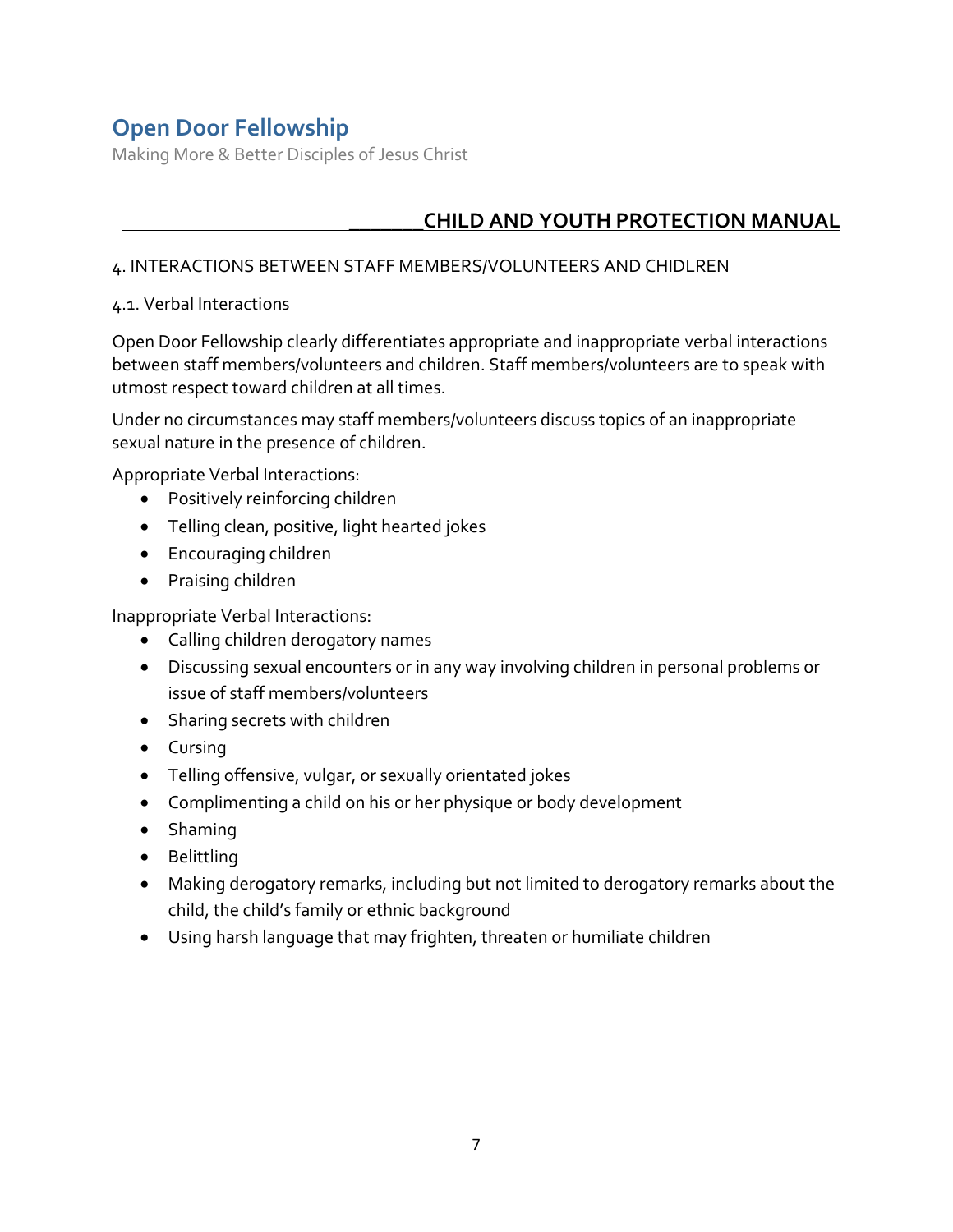Making More & Better Disciples of Jesus Christ

### \_\_\_\_\_\_\_**CHILD AND YOUTH PROTECTION MANUAL**

#### 4.2 Physical Interactions

A child's healthy development is greatly dependent upon physical touch and expressions of affection. In appropriate circumstances, Open Door Fellowship values healthy, affirming touch. Open Door clearly differentiates appropriate and inappropriate physical contact between staff members/volunteers and children. Physical contact must be strictly related to the need of the child not the needs of the staff member/volunteer. Ensure that all contact takes place in public areas or in areas that permit monitoring by other adults.

Touch must be age-appropriate and should generally be initiated by the child rather than the worker. Children have the right to decide how much physical contact they have with others, except in rare circumstances when they need medical attention or to provide for the safety of the child or others. Open Door recognizes there are occasions when touch is necessary, occasions such as changing diapers and assisting with bathroom visits of young children.

#### 4.3. Monitoring of Peer Interactions

Open Door Fellowship clearly differentiates appropriate and inappropriate interactions between children. Staff members/volunteers are to encourage children to interact respectfully with each other at all times. Further, it is imperative that staff members/volunteers immediately intervene in and bring to an end any inappropriate interaction such as hazing, bullying, harassing, ridiculing or humiliating, intimidating, name-calling and sexual innuendoes.

#### 4.4. Corrective Measures of Children During Church Activities

At times during church activities disciplinary or corrective measures by staff or volunteers are necessary. Discipline and correction should always be handles lovingly and firmly. The person administering discipline or correction should communicate clearly to the child that it is the action that is unacceptable, not the child. It is appropriate to intervene to protect a child from harm or risk of harm. It is never appropriate to use corporal punishment; nor is it appropriate to shake a child, make degrading remarks, or threaten to use corporal punishment with a child.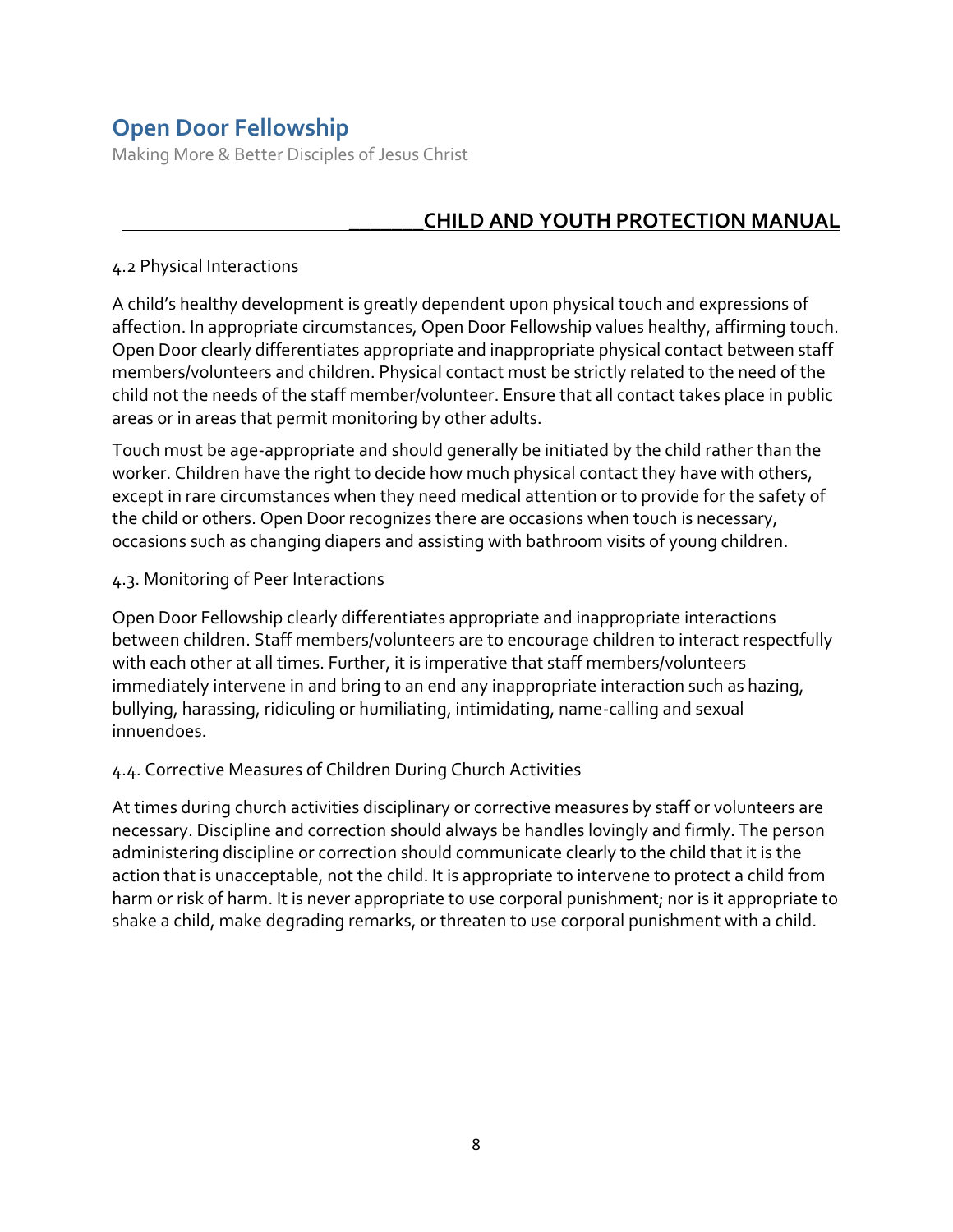Making More & Better Disciples of Jesus Christ

### \_\_\_\_\_\_\_**CHILD AND YOUTH PROTECTION MANUAL**

#### 4.5. One-on-One Interactions

On any occasion, such as a pastoral care session, that one adult staff member/volunteer is alone with one child, every precaution is to be taken by the adult to minimize the risk of abuse or allegation of abuse. Ways to minimize risk include:

- Leaving the door open or moving to an open area that can easily be observed
- Meeting in a public location where informal monitoring is possible
- Informing a minister, staff member, or the program director of the situation
- Asking another adult to randomly drop in
- Avoiding physical displays of affection
- Keeping a log of the meeting, including names, dates, locations, activities, and any unusual incident or observation

#### 4.6. Pornographic or Other Sexually Explicit Materials

Under no circumstances shall children who are entrusted to the care of Open Door Fellowship be exposed to pornographic or other explicit material of any sort by staff members or volunteers of the church. Staff members/volunteers must not access, display or possess pornography or other sexually explicit material on Open Door property or equipment, or on property or equipment accessible to children.

#### 5. FIELD TRIPS, SPECIAL EVENTS, AND TRANSPORTATION OF CHILDREN

#### 5.1. Planning Special Events and Field Trips

Properly plan and supervise all church sponsored special events and field trips to ensure both success and safety. When planning a field trip or special even, pre-assess the potential for mishaps to occur and devise appropriate interventions.

#### 5.2. Owner/Driver Acknowledgment

When privately owned automobiles are used to transport children to and/or from off-site activities, all drivers, prior to the event must complete and sign the "Owner/Drive Acknowledgment" form.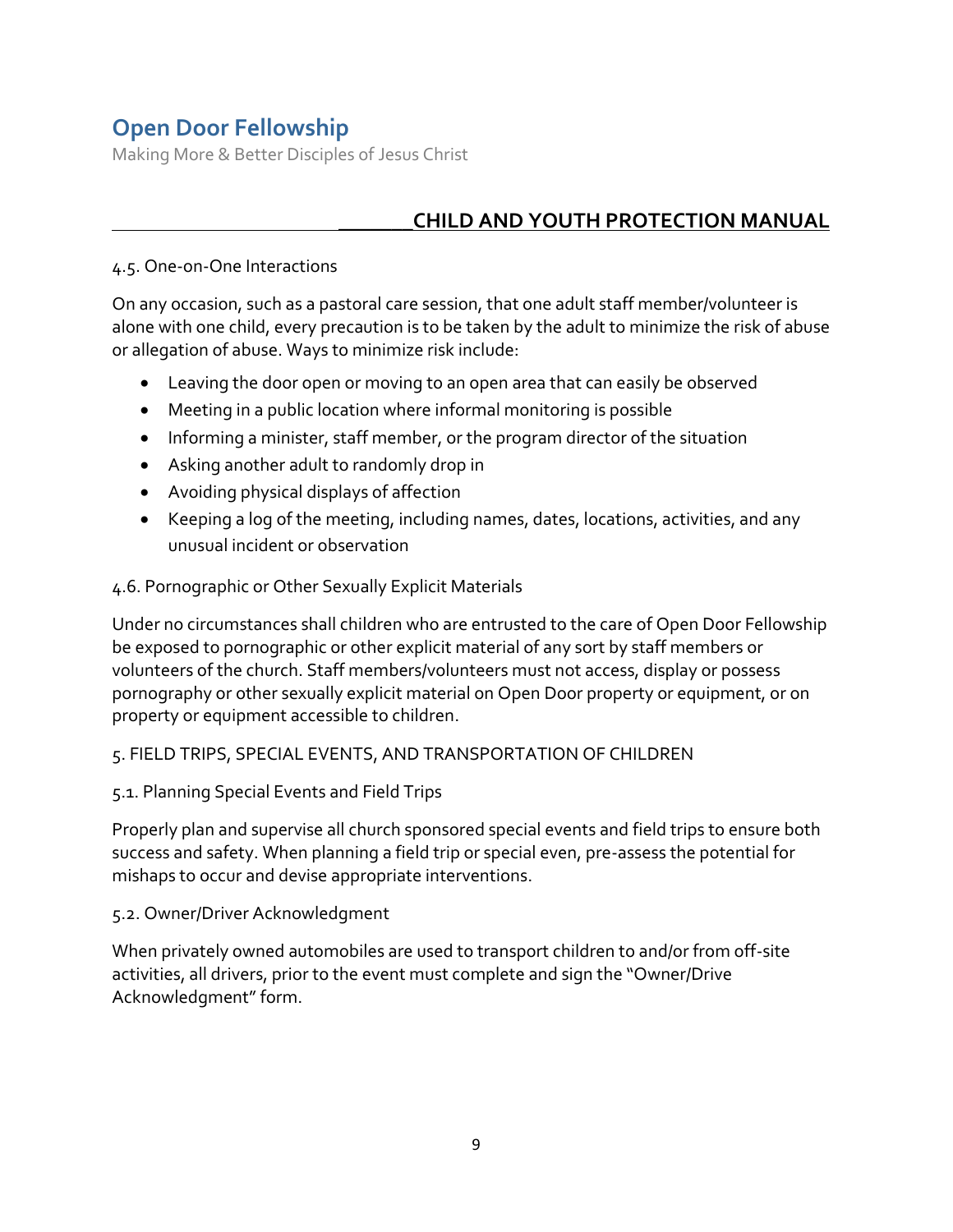Making More & Better Disciples of Jesus Christ

## \_\_\_\_\_\_\_\_**CHILD AND YOUTH PROTECTION MANUAL**

#### 5.3. Keeping up with Children

Prior to and immediately following movement from one location to another (e.g., room to room when a hallway or outside area is traversed; travel by automobile, bus, train or other mode of transportation) take a headcount to ensure that all children participating in an activity are accounted for. If a child is missing, notify the director of the activity and commence an immediate search of the area. Assign at least two staff members/volunteers to remain with the assembled children. If the missing child is not found directly, the program director (or a designee) will immediately contact security and/or law enforcement for assistance in locating the missing child. The program director or designee will also contact a member of the ministerial staff who, in turn, will contact the child's parent or guardian.

#### 5.4. Managing Overnight Stays

There are occasions when overnight stays are appropriate. Take special precautions to ensure that all participants are protected from abuse or allegation of abuse.

#### 5.5. Managing Overnight Bathroom Procedures

Bathroom activities are necessary with any overnight stay. In addition to following the precautions detailed in Section 3.2, further precautions apply to overnight activities:

- With the exception of family members, children of significantly different age groups may not bathe or perform other personal hygiene activities in the same bathroom at the same time
- With the exception of a parent and child relationship, adults and children may not bathe or perform other personal hygiene activities in the same bathroom at the same time.

#### 6. RESPONDING TO ACCUSATIONS OF CHILD ABUSE AND NEGLECT

Child abuse and/or neglect occurs when a child is mistreated, resulting in injury or risk of harm. Abuse and neglect are further defined in Sections 1.3 and 9.2 of this manual. Child Welfare Departments can also provide additional information. Child abuse can happen anywhere: in poor, middle-class or well-to-do homes; in rural or urban areas.

Abuse of any kind will not be tolerated. Allegations of past or present abuse against a minister, staff member, or volunteer may result in immediate suspension of that person from duties and may result in permanent dismissal, at the sole discretion of Open Door Fellowship.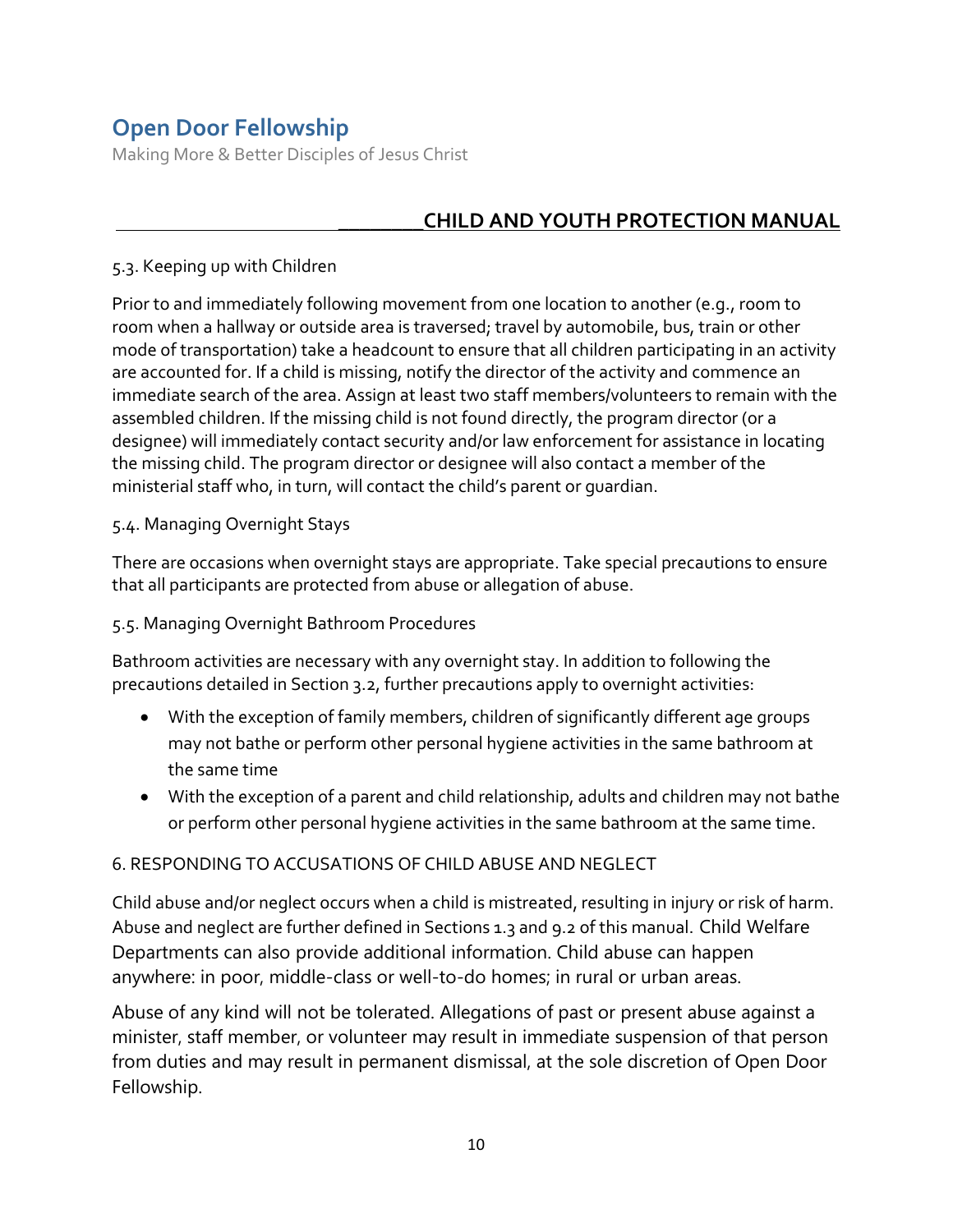Making More & Better Disciples of Jesus Christ

## \_\_\_\_\_\_\_**CHILD AND YOUTH PROTECTION MANUAL**

#### 6.1. Reporting Suspected or Actual Abuse or Neglect

#### **OPEN DOOR FELLOWSHIP TAKES EVERY ALLEGATION OF ABUSE SERIOUSLY.**

Open Door Fellowship is committed to creating a safe and nurturing environment that fosters spiritual, emotional, and physical health for all children to whom it ministers. Therefore, all staff must abide by state law and Open Door policy in reporting abuse.

Due to the sensitive nature of abuse and concern for the safety and privacy interests of all involved, staff members and volunteers have a responsibility to report immediately, in the manner outlined below, any actual or suspected child abuse and/or any unusual behavior, regardless of where it may have occurred. There shall not be any attempt to avoid the reporting process by handling the situation privately or by entering into any private agreement with anyone about next steps. Except for the reporting process below and except as otherwise required by law and/or Open Door policy, keep all information related to actual or suspected abuse or unusual behavior strictly confidential.

All states have enacted mandatory child abuse reporting laws. The laws vary from state to state. Local or state law usually requires a report be made upon "reasonable suspicion" that a child has been abused or is at risk of being abused. All states require the report be made to a law enforcement or child protection agency. Reporting to a parent or relative will not satisfy a mandatory reporter's legal duty under the statutes.

6.2. Open Door Fellowship's Reporting Process

- 1. No one with a legal duty to report information to a government agency, whether by virtue or of designated occupation or otherwise, shall be prohibited or hindered from so reporting
- 2. Reports of actual or suspected abuse and threat of abuse or other unusual behavior will be made immediately to the local church-appointed program director and a member of its ministerial staff who will follow these steps;
	- a. If the child's health and/or safety are under immediate threat, the pastor will contact appropriate authorities immediately.
	- b. In all situations, the pastor will complete an incident report form in its entirety.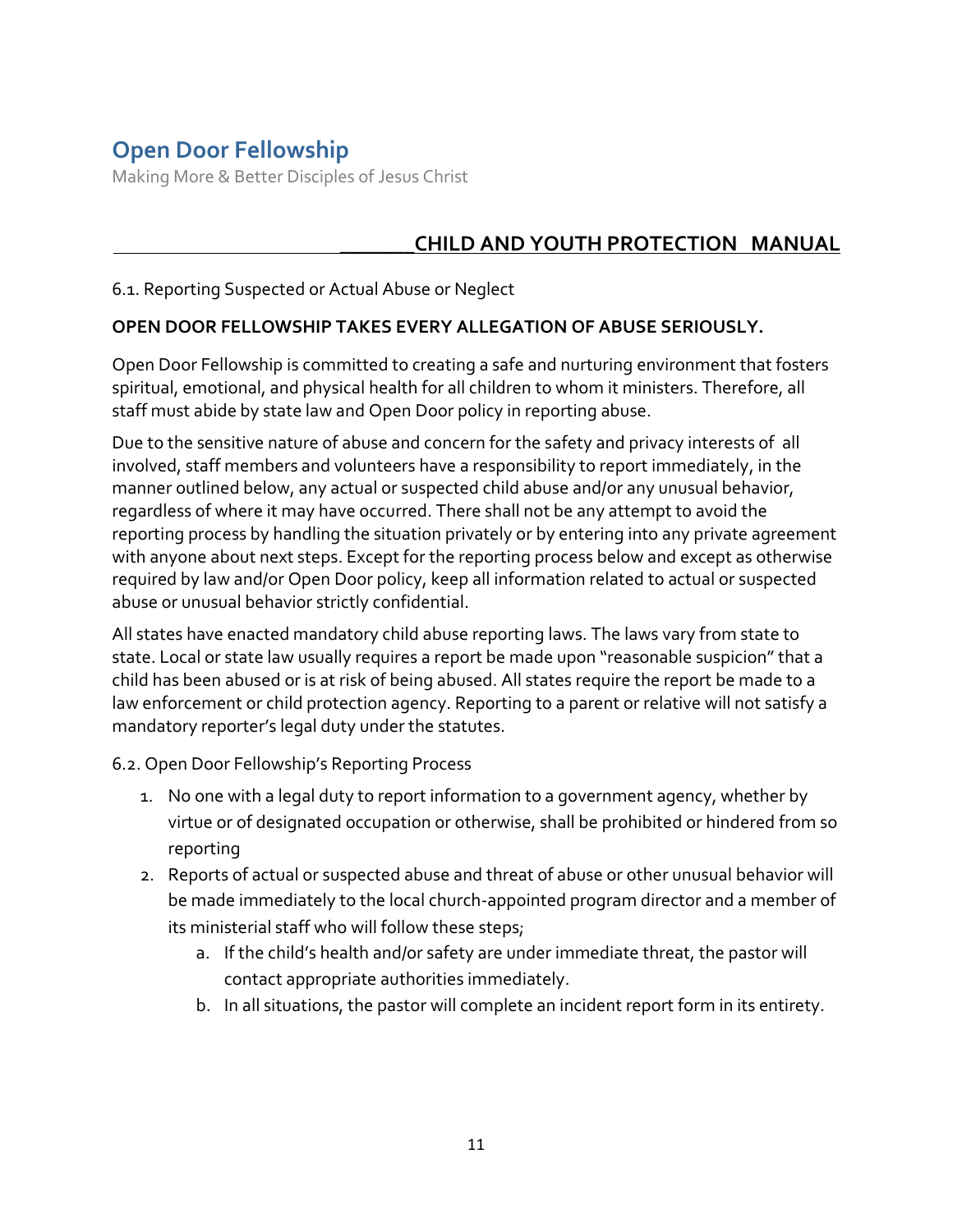Making More & Better Disciples of Jesus Christ

## \_\_\_\_\_\_\_**CHILD AND YOUTH PROTECTION MANUAL**

#### 6.3. Communicating with the Press

All communication with the press will be handled by either the pastor or appointed Elder.

6.4. Evaluation, Review and Investigation

#### **OPEN DOOR COOPERATES FULLY WITH LAW ENFORCEMENT INVESTIGAITONS.**

When a report of actual or suspected abuse or other inappropriate conduct is received, Open Door leadership will evaluate the circumstances and determine whether a review should be conducted. If a review is necessary, the leadership team will establish the nature of the review. In some instances, responsibility for investigation will be left to law enforcement or other government agencies.

Open Door Fellowship does not permit its own internal reviews to delay or interfere with required reporting or cooperation with law enforcement investigations or proceedings.

Open Door Fellowship applies biblical principles and methods in its evaluation and review of allegation. Individuals who are involved in allegations of misconduct must cooperate fully and in a biblical manner with the efforts of Open Door Fellowship to investigate the allegations.

Open Door Fellowship shall maintain confidentiality regarding reports of alleged misconduct as long as the following criteria are met:

- Maintaining confidentiality does not interfere with efforts to review and otherwise address the incident
- Maintaining confidentiality does not interfere with remedial or other action in response to the incident.
- Maintaining confidentiality does not interfere with efforts to prevent further incidents
- Maintaining confidentiality does not violate state or federal law

Open Door Fellowship will not take disciplinary action against any individual who files an incident report in good faith, even if the report is mistaken or inaccurate. Staff and volunteers shall not retaliate against any individual who files an incident report, who provides information to Open Door Fellowship, or who is the subject of an allegation.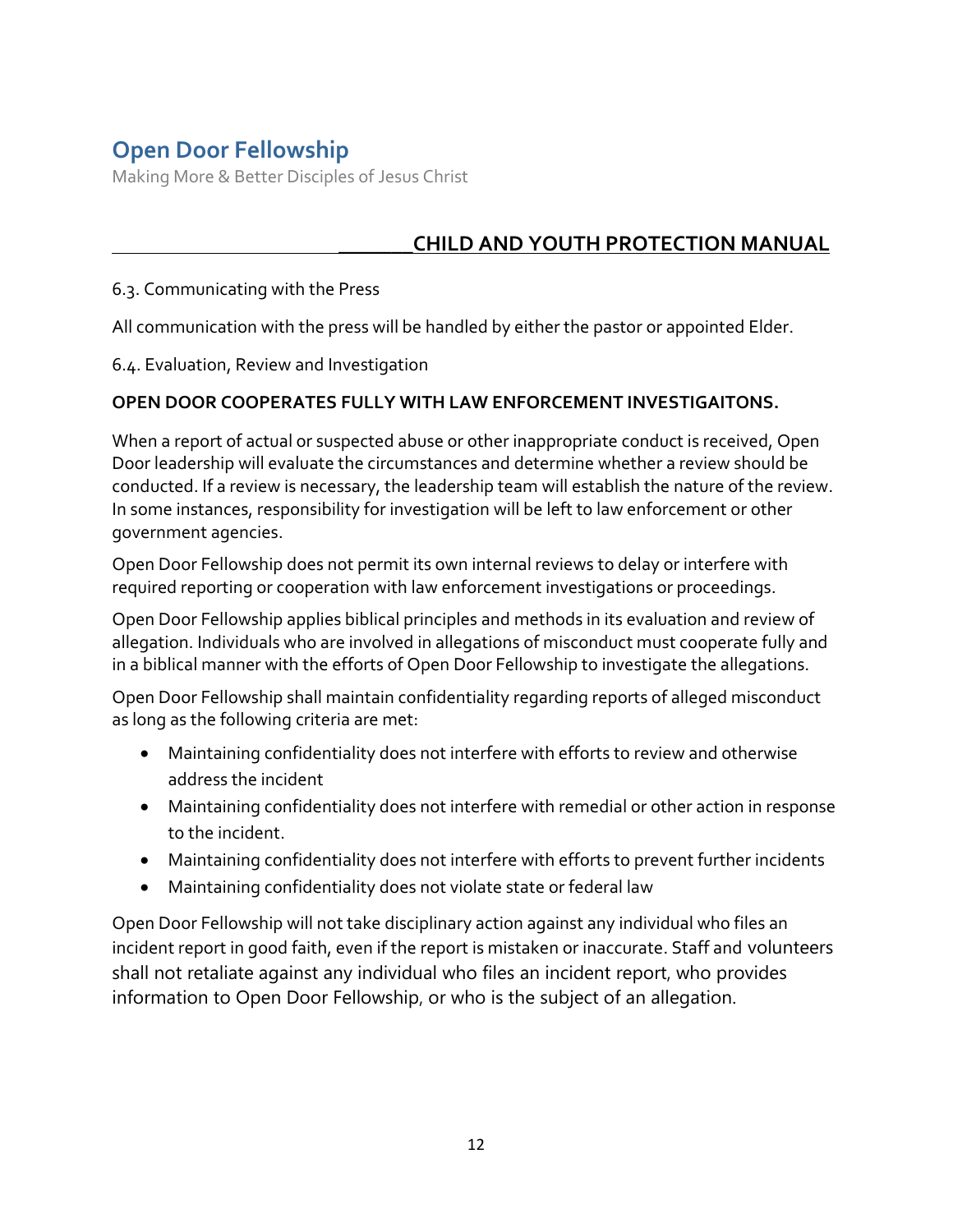Making More & Better Disciples of Jesus Christ

## \_\_\_\_\_\_\_\_**CHILD AND YOUTH PROTECTION MANUAL**

6.5. Documentation of Evaluation and Review Process

All individuals involved with reporting and reviews, will, as early as possible, document their actions and all information obtained or gathered, including the dates and times of conversations, the names of all individuals involved, and any other relevant information. Keep documentation confidentially in the church's permanent files.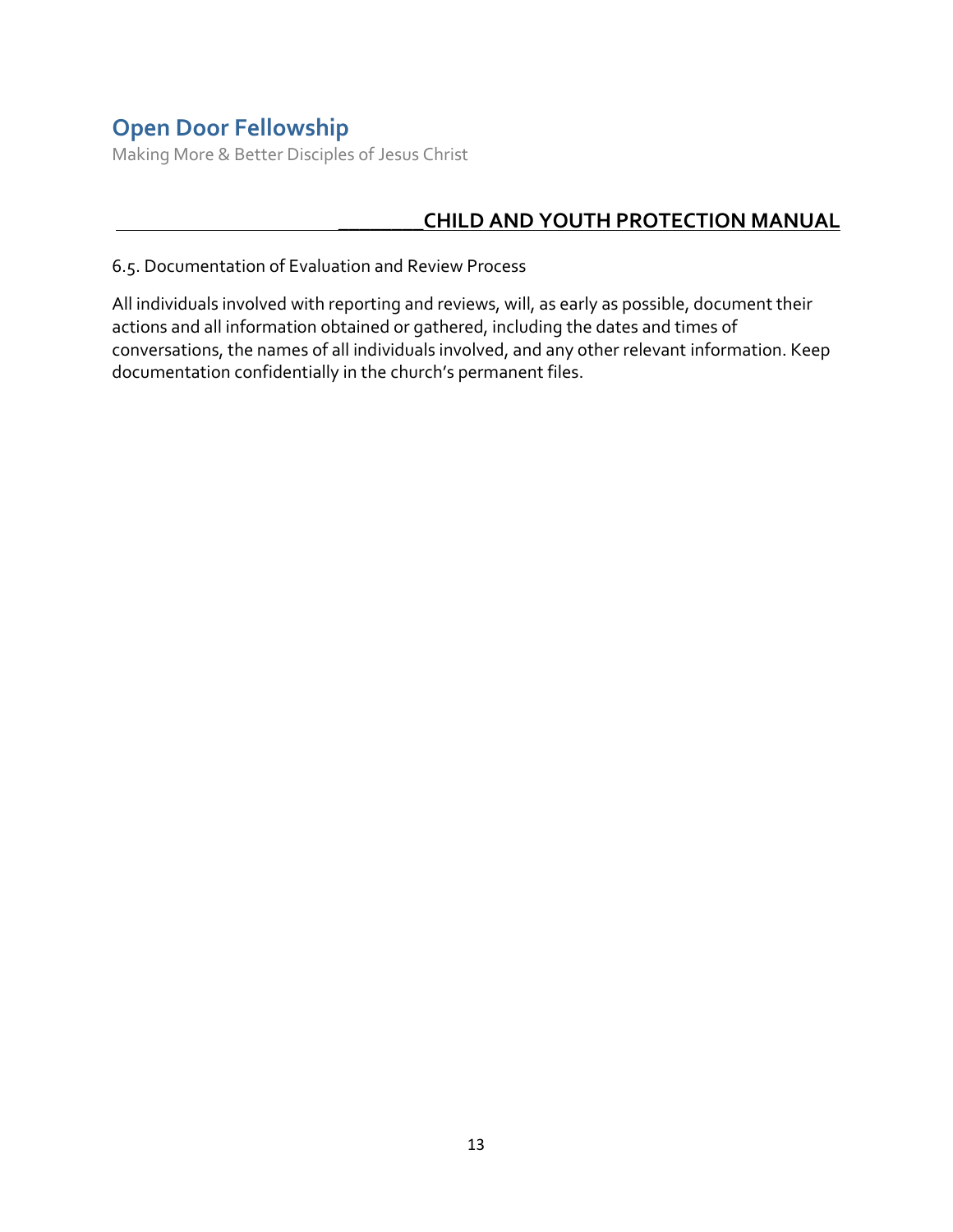Making More & Better Disciples of Jesus Christ

### **CHILD PROTECTION CONDUCT \_ACKNOWLEDGEMENT AND AFFIRMATION OF UNDERSTANDING FORM**

#### **OPEN DOOR FELLOWSHIP IS COMMITTED TO CREATING A SAFE AND NURTURING ENVIRNMENT THAT FOSTERS SPIRITUAL, EMOTION, AND PHYSICAL HEALTH FOR ALL CHILDREN WHO PARTICIPATE IN ITS MINISTIRES.**

I hereby acknowledge receipt of Open Door's "Child and Youth Protection Manual," the form title "Child and Youth Protection Code of Conduct," and related materials.

I have carefully read the above-referenced material, understand them, and agree to abide by them. If I did not originally understand any part of these documents, I have sought clarification, and now fully understand them.

I understand that Open Door Fellowship prohibits all types of abuse and mistreatment of children.

I will not perpetrate physical, emotional, sexual abuse, or neglect on another person, as defined in the manual and by applicable state law.

I understand that allegation of abuse against me may result in my immediate suspension from duties and may result in my permanent dismissal, at the sole discretion of Open Door Fellowship.

I understand my responsibility to report abuse and other inappropriate conduct directed toward a child to the immediate director of the program and to a member of the ministerial staff, and, as necessary, the appropriate state authorities, as further defined below and repeated in the manual.

I understand that Open Door Fellowship takes every allegation of abuse seriously, that abuse in any form will not be tolerated, and that Open Door Fellowship will cooperate fully with authorities in the investigation of any allegation of abuse.

I understand that failure to cooperate in any internal review and/or law enforcement investigation will result in disciplinary action as defined in the Handbook for the Operation of Open Door Fellowship, immediate suspension, and may result in termination from employment or volunteer services, at the sole discretion of Open Door Fellowship.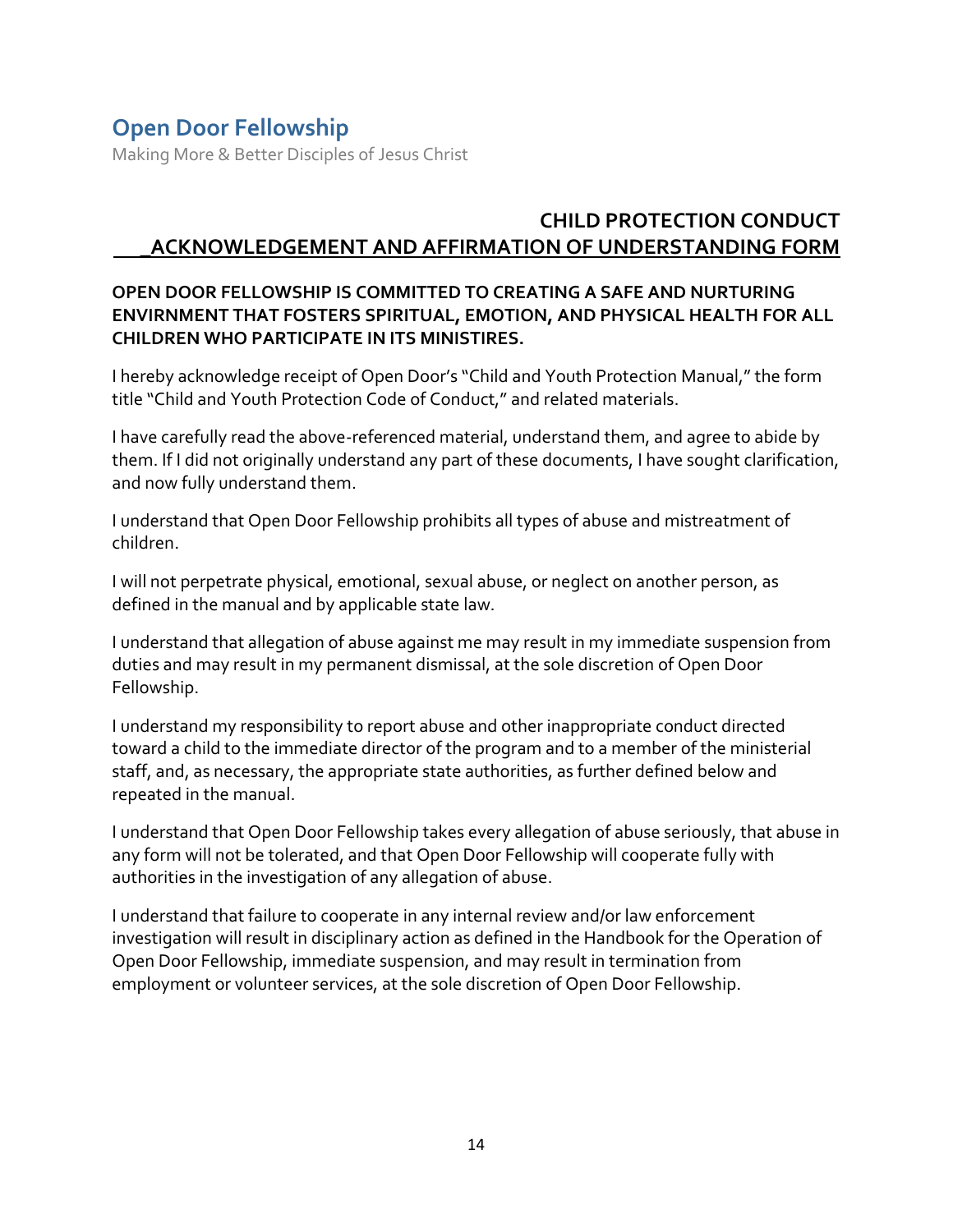Making More & Better Disciples of Jesus Christ

## **CHILD PROTECTION CONDUCT \_ACKNOWLEDGEMENT AND AFFIRMATION OF UNDERSTANDING FORM**

I understand that, due to the sensitive nature of abuse and concern for the safety and privacy interests of all involved, staff members and volunteers have a responsibility to report immediately, in the manner outlined below, any actual or suspected child abuse or any unusual behavior, regardless of where the behavior may have occurred. No attempt shall be made to avoid the reporting process outlined below by handling the situation privately or by entering into a private agreement with anyone about next steps. Except for the reporting process below and except as otherwise required by law, and/or Open Door policy, I will keep all information related to actual or suspected abuse or unusually behavior strictly confidential.

I understand that all states have enacted mandatory child abuse reporting laws and that the laws vary from state to state; that local or state law usually requires a report be made upon "reasonable suspicion" that a child has been abused or is at risk of being abused; and that all states require the report be made to law enforcement or child protection agency. Reporting to a parent or relative will not satisfy a mandatory reporter's legal duty under the statutes.

I understand that Open Door Fellowship's abuse reporting process is as follows:

- 1. No one with a legal duty to report information to a government agency, whether by virtue of a designated occupation or otherwise, shall be prohibited or hindered from so reporting
- 2. Reports of actual or suspected abuse and threat of abuse or other unusual behavior will be made immediately to the local church-appointed program director and member of its ministerial staff who will follow immediately contact law enforcement officials.

I declare that I have read, understand and agree to comply with Open Door Fellowship's abuse reporting requirements. I agree, as required by state law and Open Door Policy, to report any actual or suspected abuse and any other unusual behavior as indicated in the reporting process.

Printed name of applicant and the Signature of applicant and Date Date

\_\_\_\_\_\_\_\_\_\_\_\_\_\_\_\_\_\_\_\_\_\_\_\_\_\_\_\_\_\_\_\_\_\_\_\_ \_\_\_\_\_\_\_\_\_\_\_\_\_\_\_\_\_\_\_\_\_\_\_\_\_\_\_\_\_\_\_\_\_\_\_ \_\_\_\_\_\_\_\_\_\_\_\_\_\_\_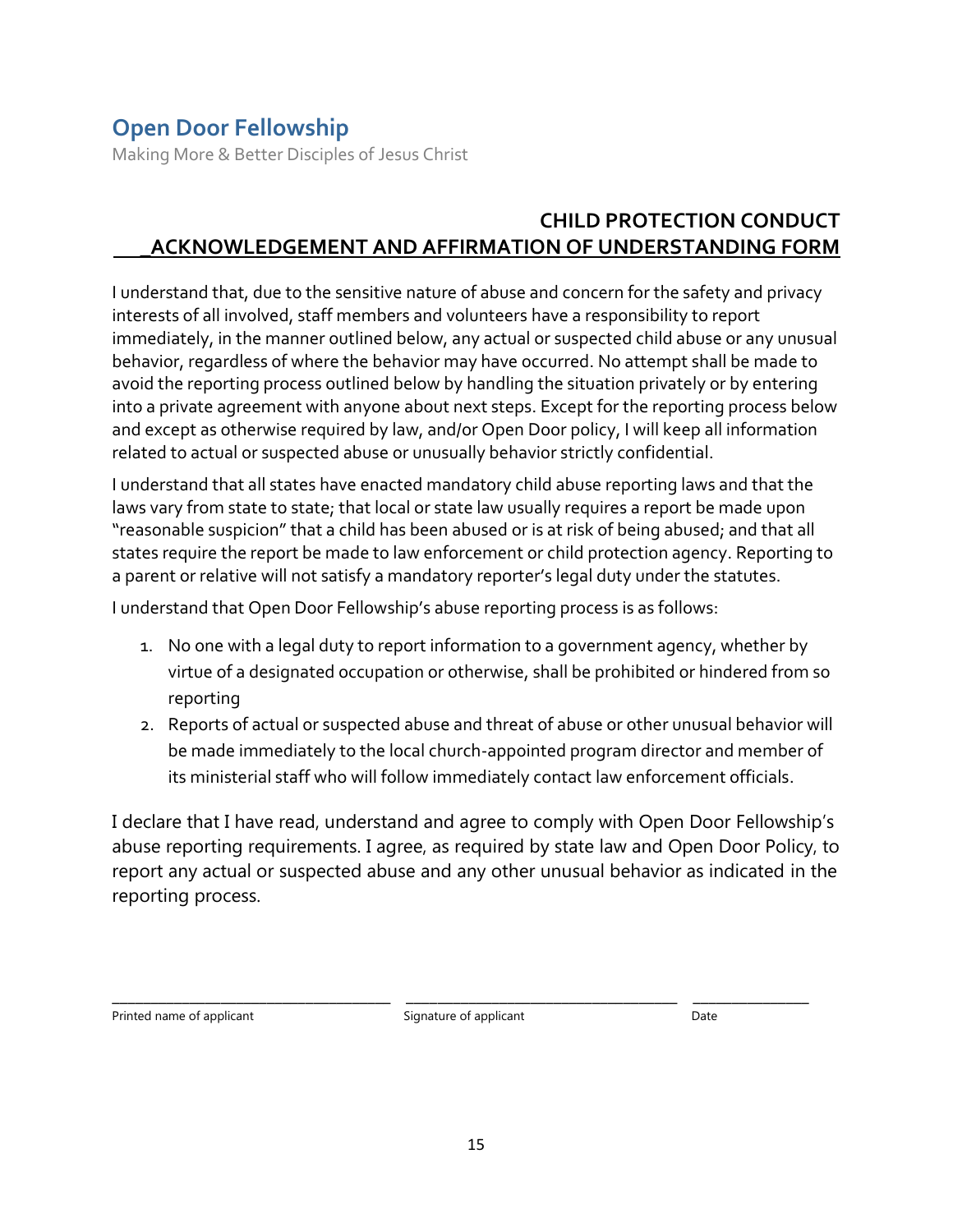Making More & Better Disciples of Jesus Christ

### \_\_\_\_\_\_\_\_\_\_**CHILD AND YOUTH CODE OF CONDUCT**

Open Door Fellowship is committed to protecting and releasing in our children the calling God has placed on their lives. We look to 1 Thessalonians 5:23 as a quide: "...may your spirit and soul and body be preserved complete…" We have been charged by God with the responsibility of protecting each child's spirit, soul and body; we will do everything possible to fulfill that charge.

We are committed to creating a safe and nurturing environment that fosters spiritual, emotional, and physical health for all children who participate in our ministries. We are also committed to protecting staff members and volunteers from unwarranted accusations. To that end, all staff members and volunteers who work with our children must abide by this Open Door "Child and Youth Code of Conduct."

#### **Staff members and volunteers of Open Door Fellowship will**

- 1. Treat all children with respect and fairness at all times, regardless of the child's race, sex, age or religion.
- 2. Respond with Christian love and understanding in all situations.
- 3. Act as a positive role model for children by maintaining an attitude of respect, loyalty, patience, courtesy, and maturity.
- 4. Dress appropriately and avoid wearing provocative and/or revealing clothing.
- 5. Engage in appropriate displays of affection,
- 6. Refrain from inappropriate physical interactions.
- 7. Refrain from using inappropriate corrective measures.
- 8. Refrain from swearing or telling offensive or vulgar jokes.
- 9. Avoid involving children in inappropriately burdensome or disturbing problems or issues.
- 10. Refrain from sharing or keeping secrets with children.
- 11. Not abuse alcohol or drugs
- 12. Refrain from discussing sexual encounters in the presence of children.
- 13. Not have or view sexually explicit materials, including any type of pornography.
- 14. Refrain from staring at or commenting on a child's body